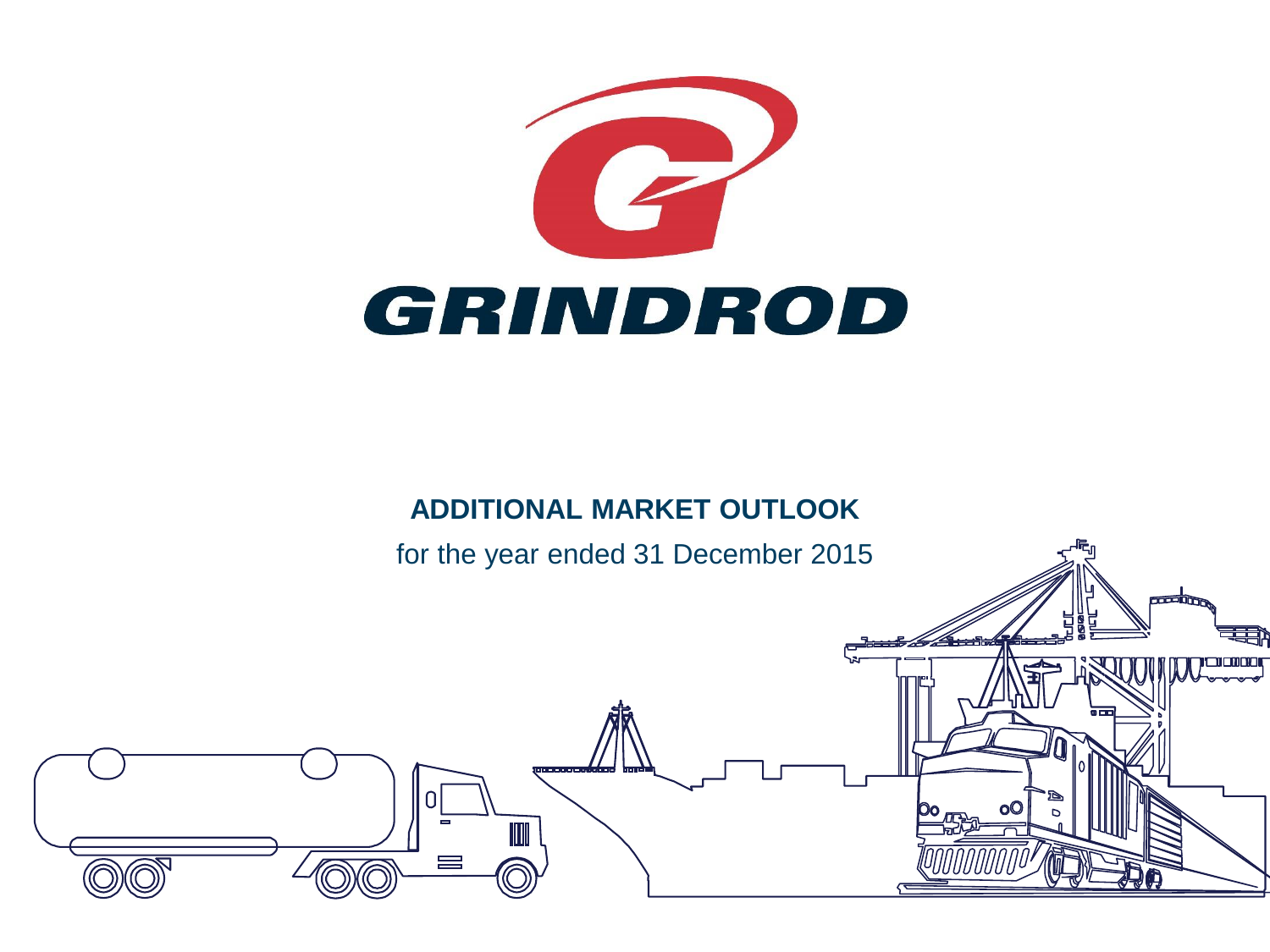

| <b>TEU<sub>s</sub></b> | 2015      | 2014      | <b>Volume</b> | Variance<br>$\frac{1}{2}$ |
|------------------------|-----------|-----------|---------------|---------------------------|
| Deep sea landed full   | 1 471 927 | 1 386 381 | 85 546        | 6.17                      |
| Deep sea landed empty  | 297 571   | 341 754   | (44183)       | (12.93)                   |
| Deep sea shipped full  | 1 096 822 | 1083814   | 13 008        | 1.20                      |
| Deep sea shipped empty | 665 984   | 634 273   | 31 711        | 5.00                      |
| <b>Total</b>           | 3 532 304 | 3 446 222 | 86 082        | 2.50                      |

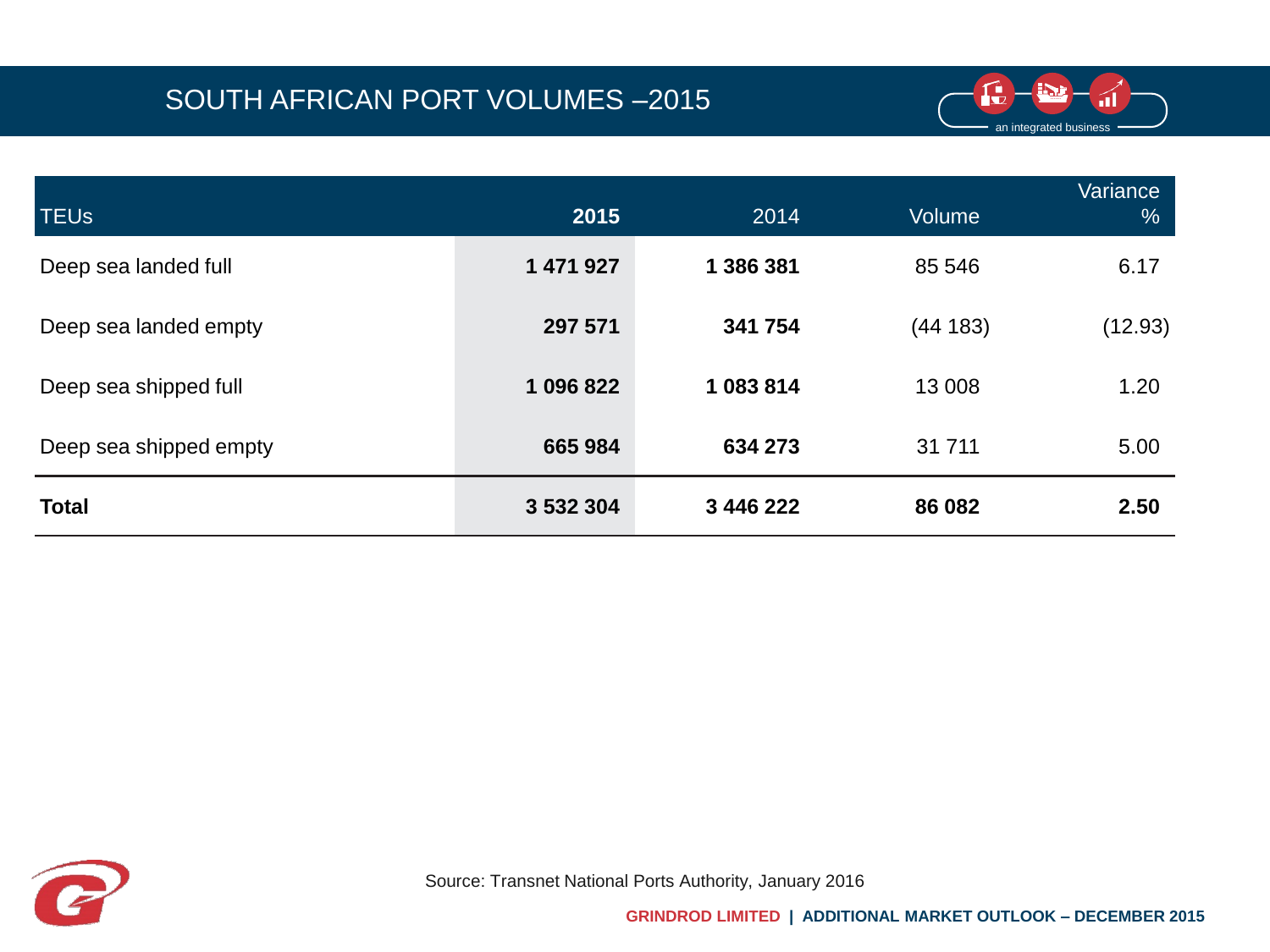# AUTO INDUSTRY SECTOR – SOUTH AFRICA



 $f =$  BMI forecast Source: Automotive News Europe, NAAMSA, BMI forecasts, January 2016

**GRINDROD LIMITED | ADDITIONAL MARKET OUTLOOK – DECEMBER 2015**

an integrated business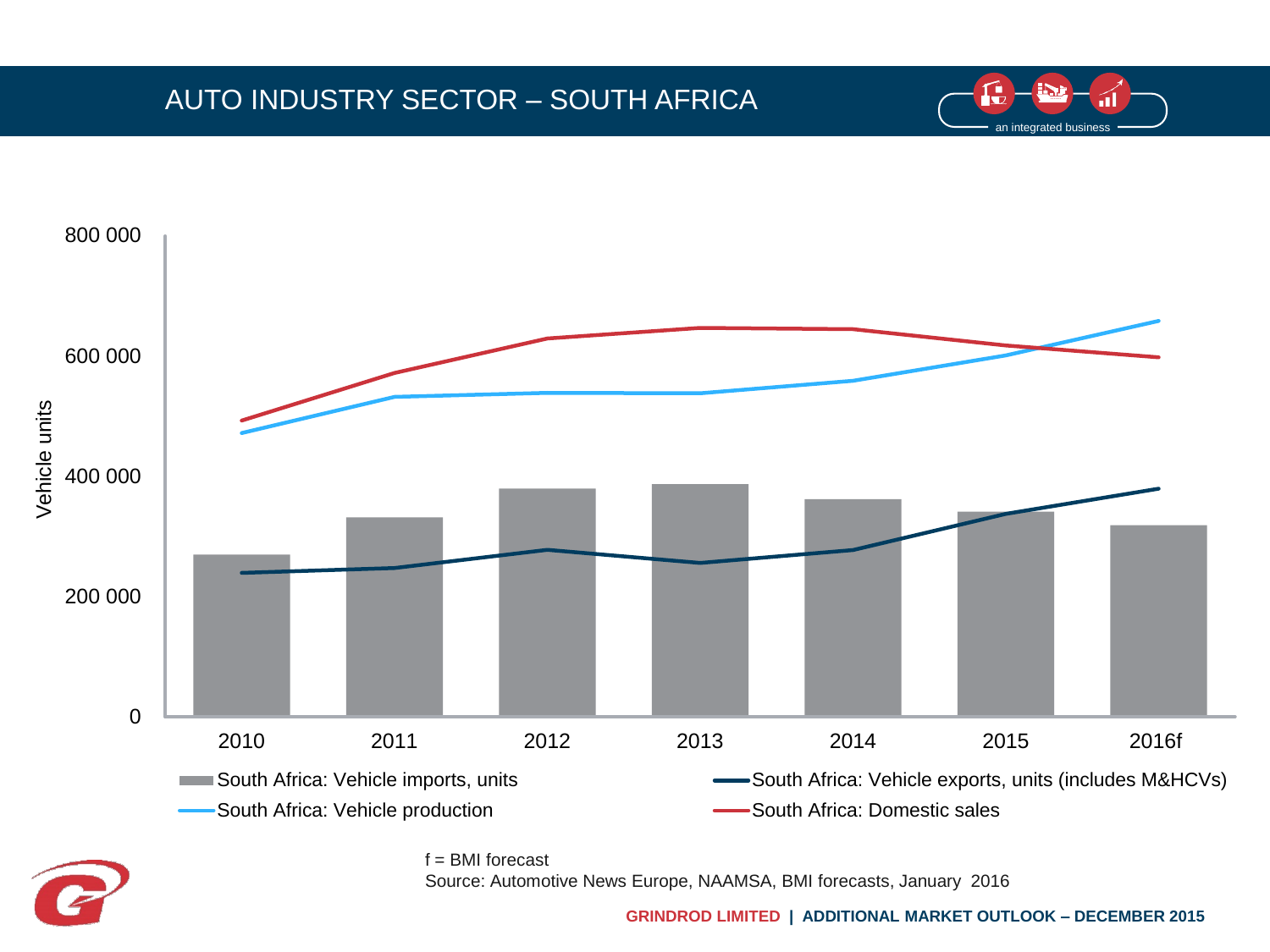

| <b>Aggregate Annual Industry Sales by Sector</b> |         |         |         |         |         |         |                       |  |
|--------------------------------------------------|---------|---------|---------|---------|---------|---------|-----------------------|--|
|                                                  | 2010    | 2011    | 2012    | 2013    | 2014    | 2015    | 2015/2014<br>% change |  |
| Cars                                             | 337 130 | 396 292 | 442 604 | 450 296 | 438 942 | 412 826 | (5.9)                 |  |
| Light commercials                                | 133 756 | 149 301 | 160 174 | 167 996 | 173759  | 174 490 | 0.4                   |  |
| Medium commercials                               | 7 5 5 7 | 9 2 1 8 | 10 104  | 11 584  | 11 0 24 | 10 4 88 | (4.9)                 |  |
| Heavy, extra heavy<br>commercials, Buses         | 14 4 64 | 17438   | 17 737  | 19340   | 20 534  | 20 123  | (2.0)                 |  |
| <b>Total vehicles</b>                            | 492 907 | 572 249 | 630 619 | 649 216 | 644 259 | 617927  | (4.1)                 |  |

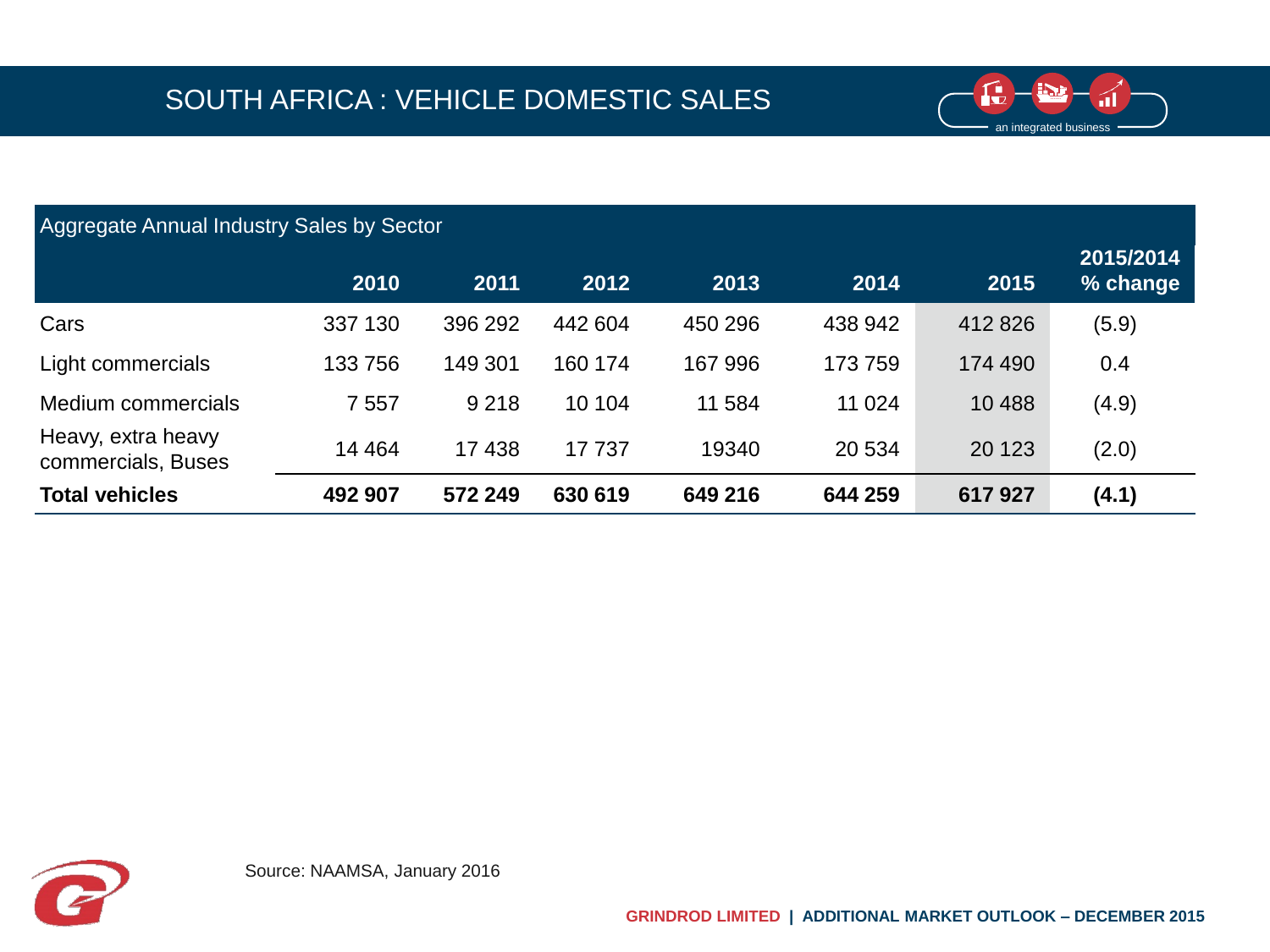

|           | Domestic sales |         |         | <b>Export sales</b> |         |         |  |
|-----------|----------------|---------|---------|---------------------|---------|---------|--|
|           | 2015           | 2014    | 2013    | 2015                | 2014    | 2013    |  |
| January   | 52 306         | 53 025  | 55 859  | 16708               | 13 960  | 14 541  |  |
| February  | 52 368         | 51814   | 53 893  | 29 760              | 21819   | 26 535  |  |
| March     | 55 459         | 55 503  | 55782   | 34 147              | 24 665  | 19 3 38 |  |
| April     | 44 503         | 46 073  | 51 846  | 23 615              | 16810   | 22 907  |  |
| May       | 47868          | 49 4 65 | 55 252  | 33 411              | 15 613  | 26 3 25 |  |
| June      | 50 251         | 53 013  | 54 087  | 31 442              | 24 0 24 | 24 203  |  |
| July      | 54 112         | 57 670  | 58 685  | 28 291              | 22773   | 26 608  |  |
| August    | 51 055         | 55 722  | 56 960  | 28 069              | 25 0 27 | 19 2 84 |  |
| September | 55 322         | 60 854  | 54 786  | 35 181              | 30778   | 6622    |  |
| October   | 54 244         | 59 384  | 56 922  | 27 732              | 32 169  | 21 1 25 |  |
| November  | 51 256         | 51 098  | 50 806  | 28 112              | 28 0 21 | 27 114  |  |
| December  | 49 250         | 51 461  | 42 40 6 | 17 391              | 21833   | 21 4 58 |  |
|           | 617994         | 645 082 | 647 284 | 333 859             | 277 492 | 256 060 |  |



Source: NAAMSA, January 2016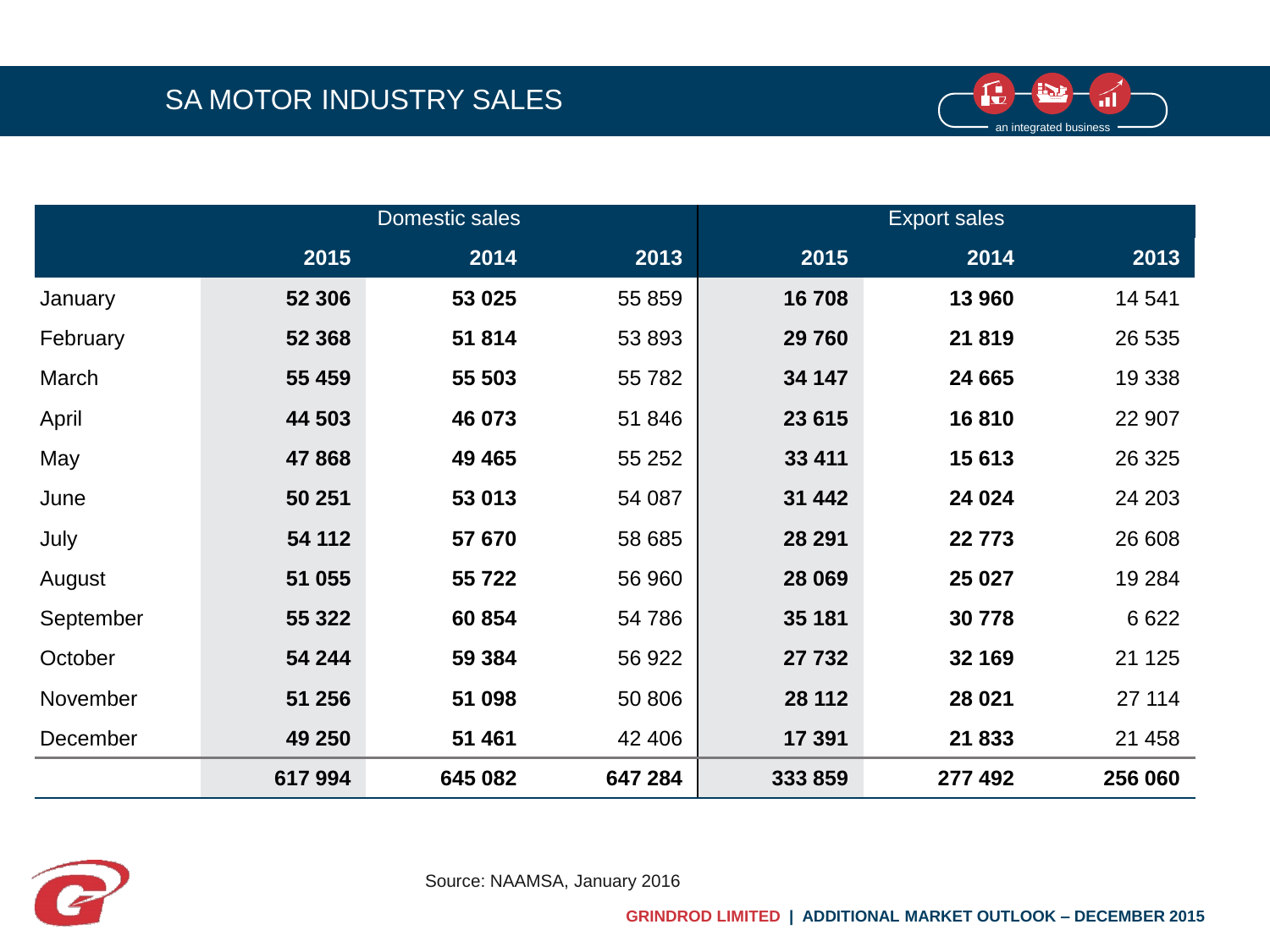### SOUTHERN AFRICAN COAL EXPORTS







Southern Africa: Botswana, Lesotho, Namibia, South Africa, Swaziland Source: Maersk Broker Research and IHS, February 2016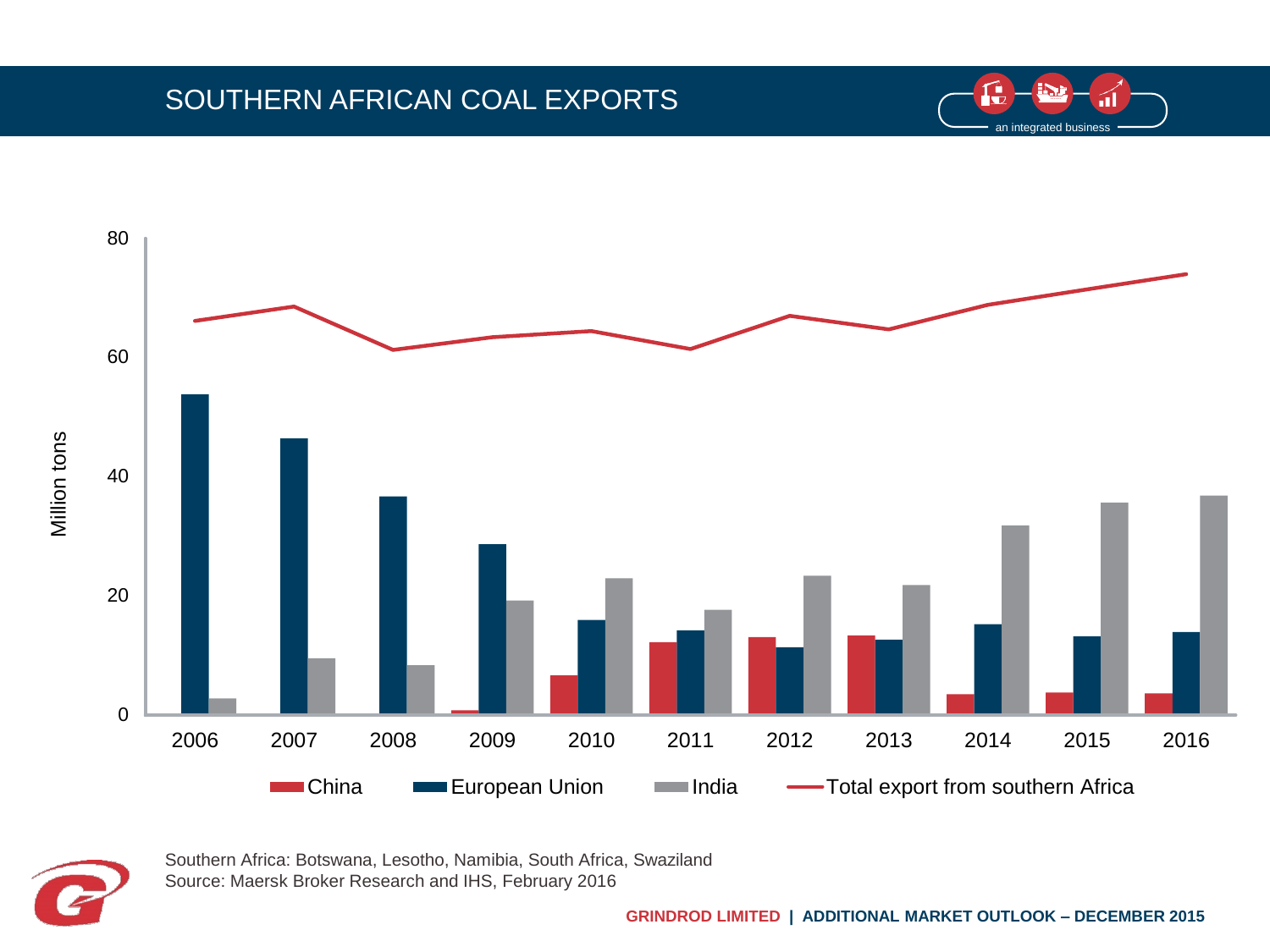### IEA ENERGY FORECAST – BASE SCENARIO





mtoe – million tonnes of oil equivalent Other – agriculture, feedstocks, lubricants and bitumen Source: IEA (International Energy Agency)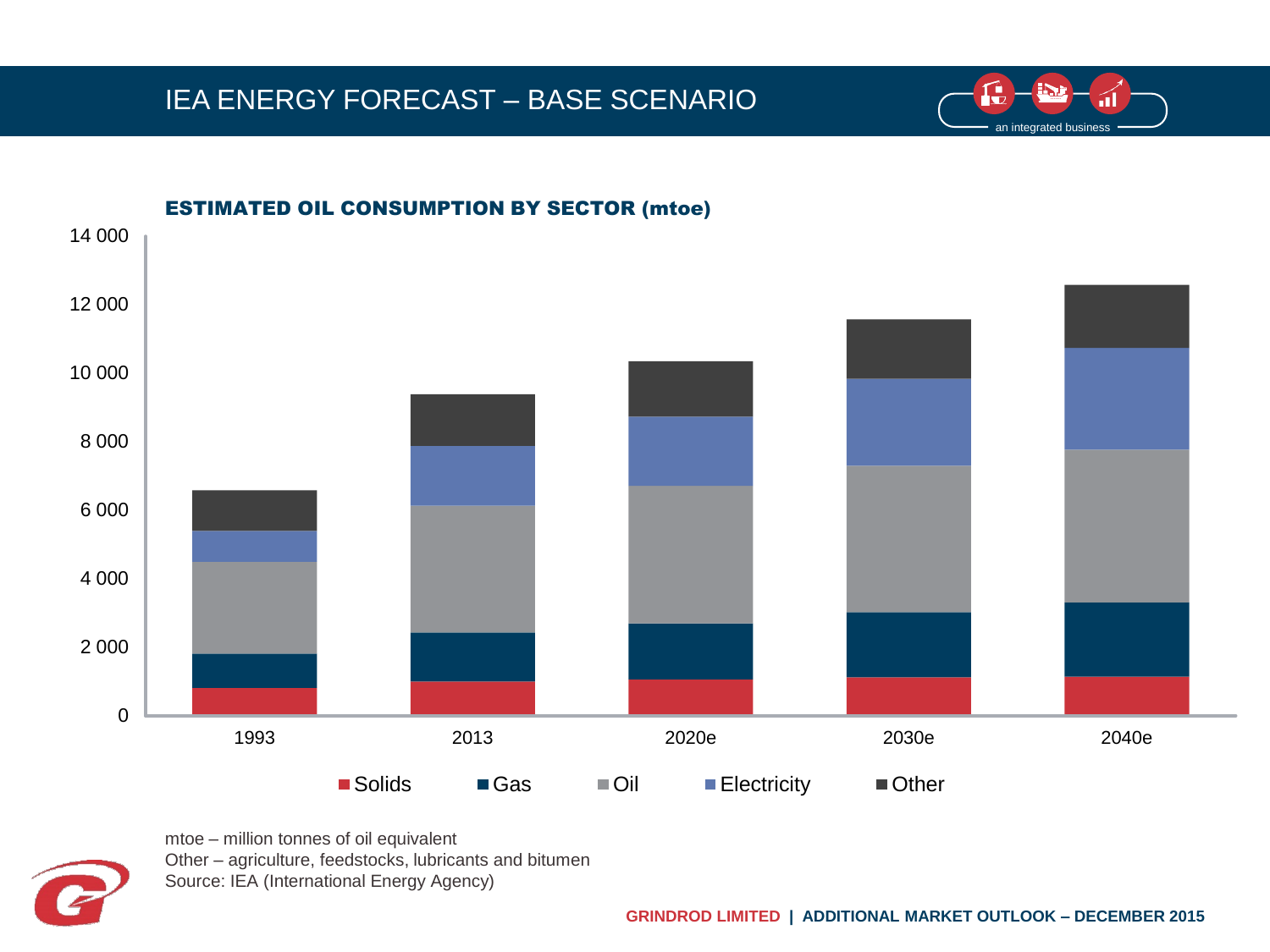### GLOBAL OIL DEMAND – MEDIUM TERM FORECAST





an integrated business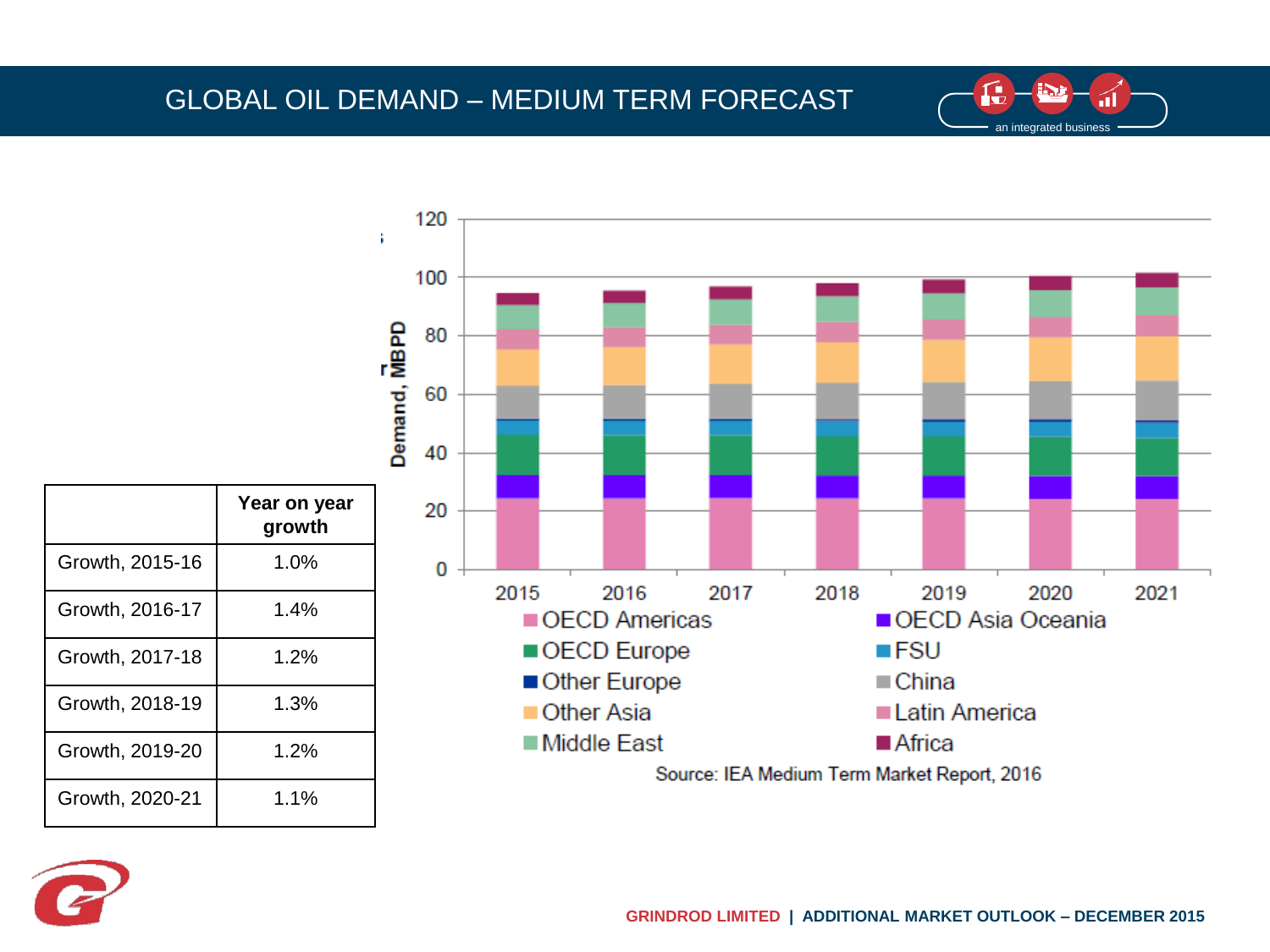#### HANDYSIZE BULK CARRIER AND PRODUCTS TANKER TIME CHARTER RATES



Source: Clarksons Research (Shipping Intelligence Network), January 2016

**GRINDROD LIMITED | ADDITIONAL MARKET OUTLOOK – DECEMBER 2015**

an integrated business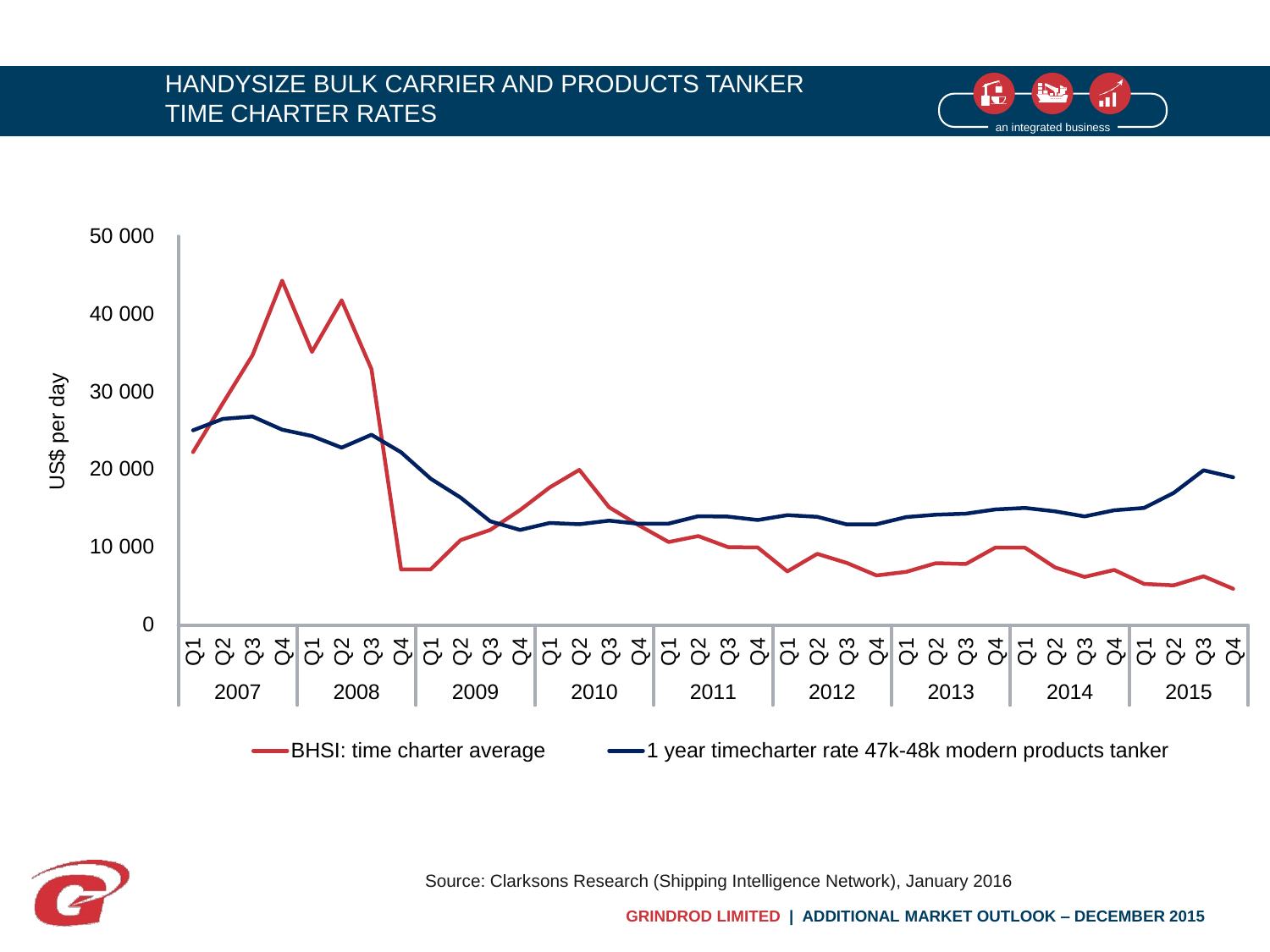### DRY-BULK TRADE GROWTH

Billion tonnes





 $f =$  forecast ■Iron ore Goking coal Thermal coal Agribulk Bauxite/alumina ■Minor ores Steel industry minor bulks ■Phosrock/fertilisers ■Forest products Bother minor bulks

Source: Braemar ACM Research, November 2015

**GRINDROD LIMITED | ADDITIONAL MARKET OUTLOOK – DECEMBER 2015**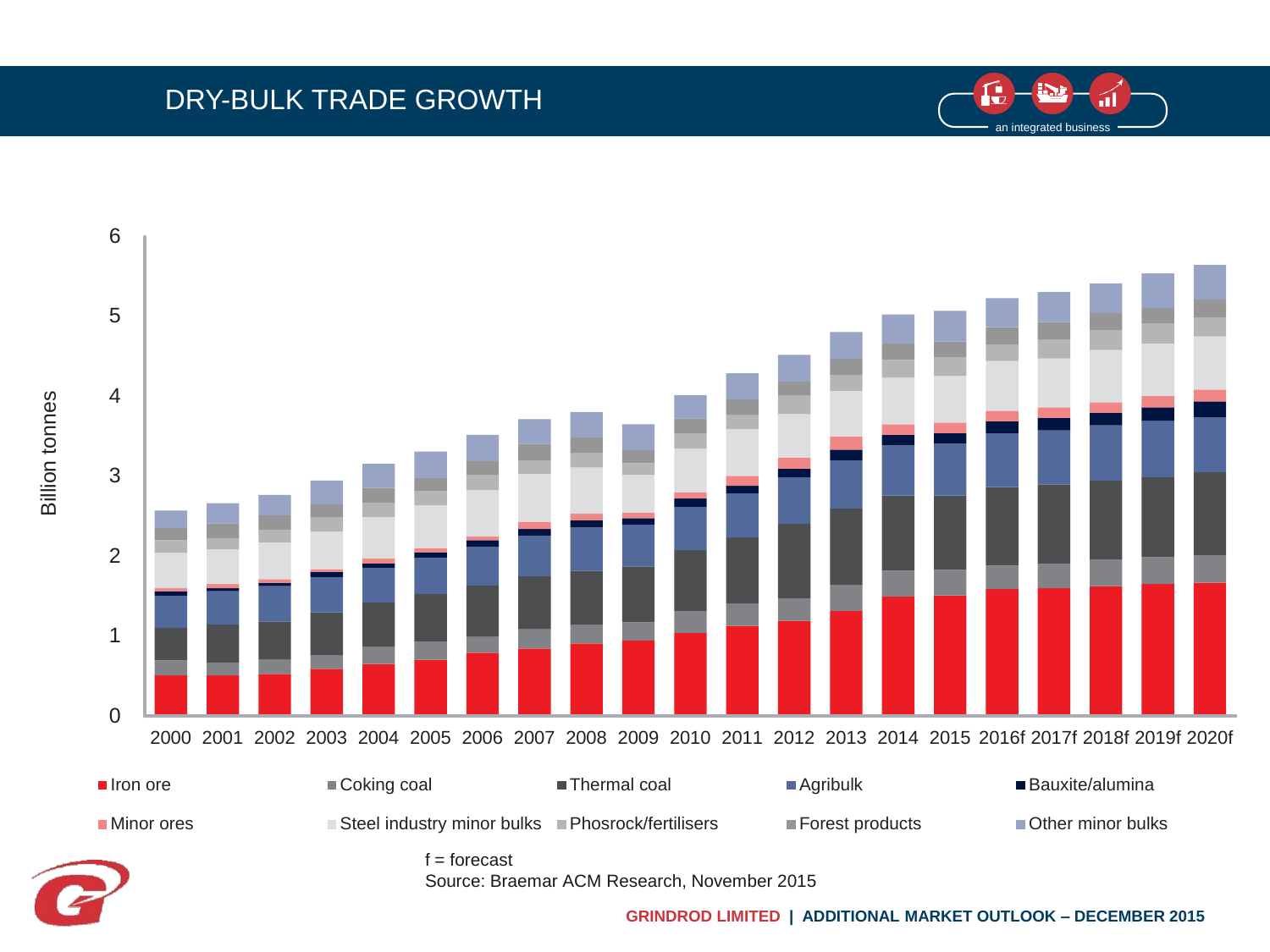### GLOBAL SEABORNE COAL TRADE





 $f =$  forecast Source: Braemar ACM Research, November 2015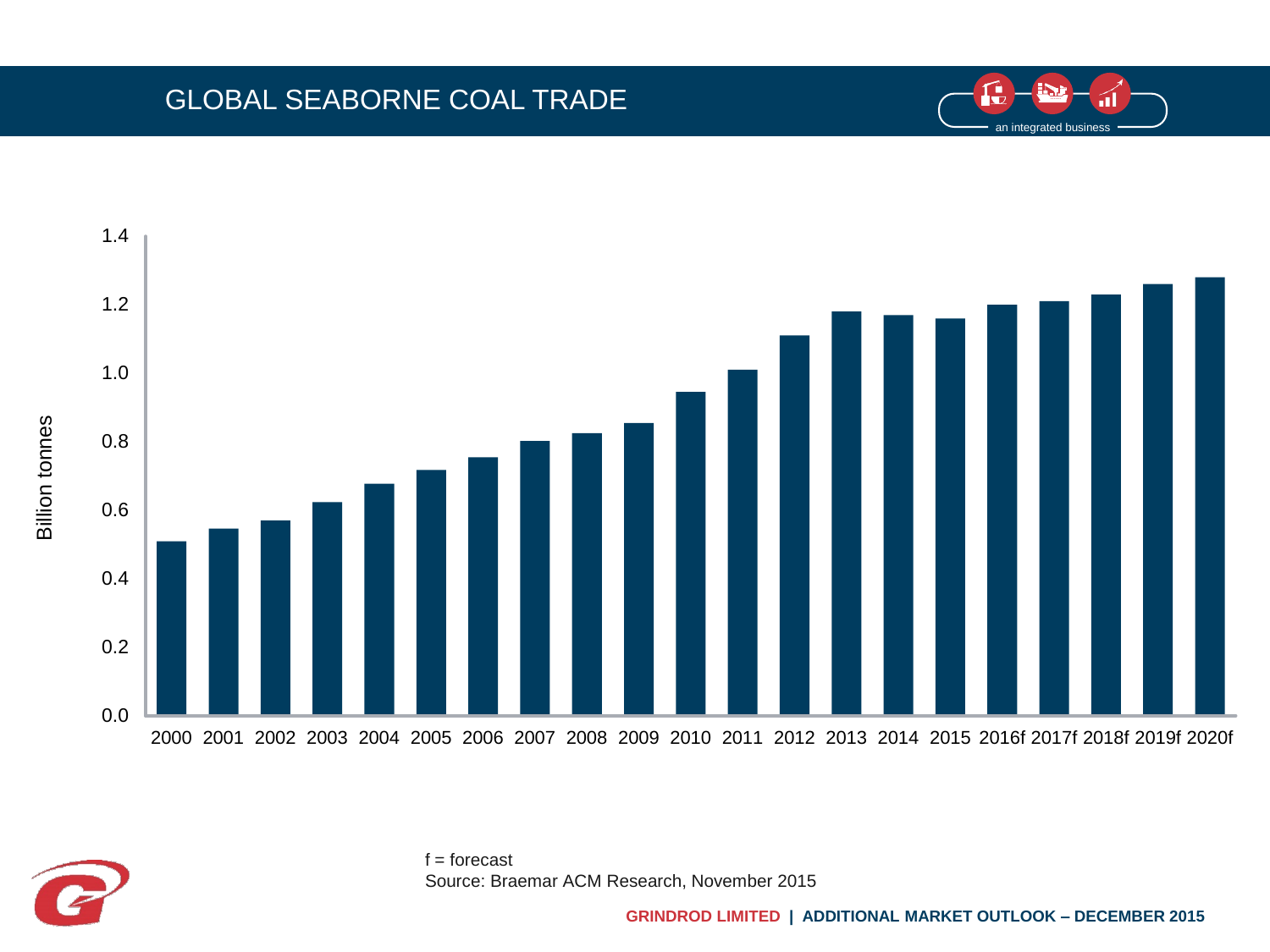# GLOBAL IRON ORE EXPORTERS





 $f =$ forecast Source: Braemar ACM Research, January 2016

**GRINDROD LIMITED | ADDITIONAL MARKET OUTLOOK – DECEMBER 2015**